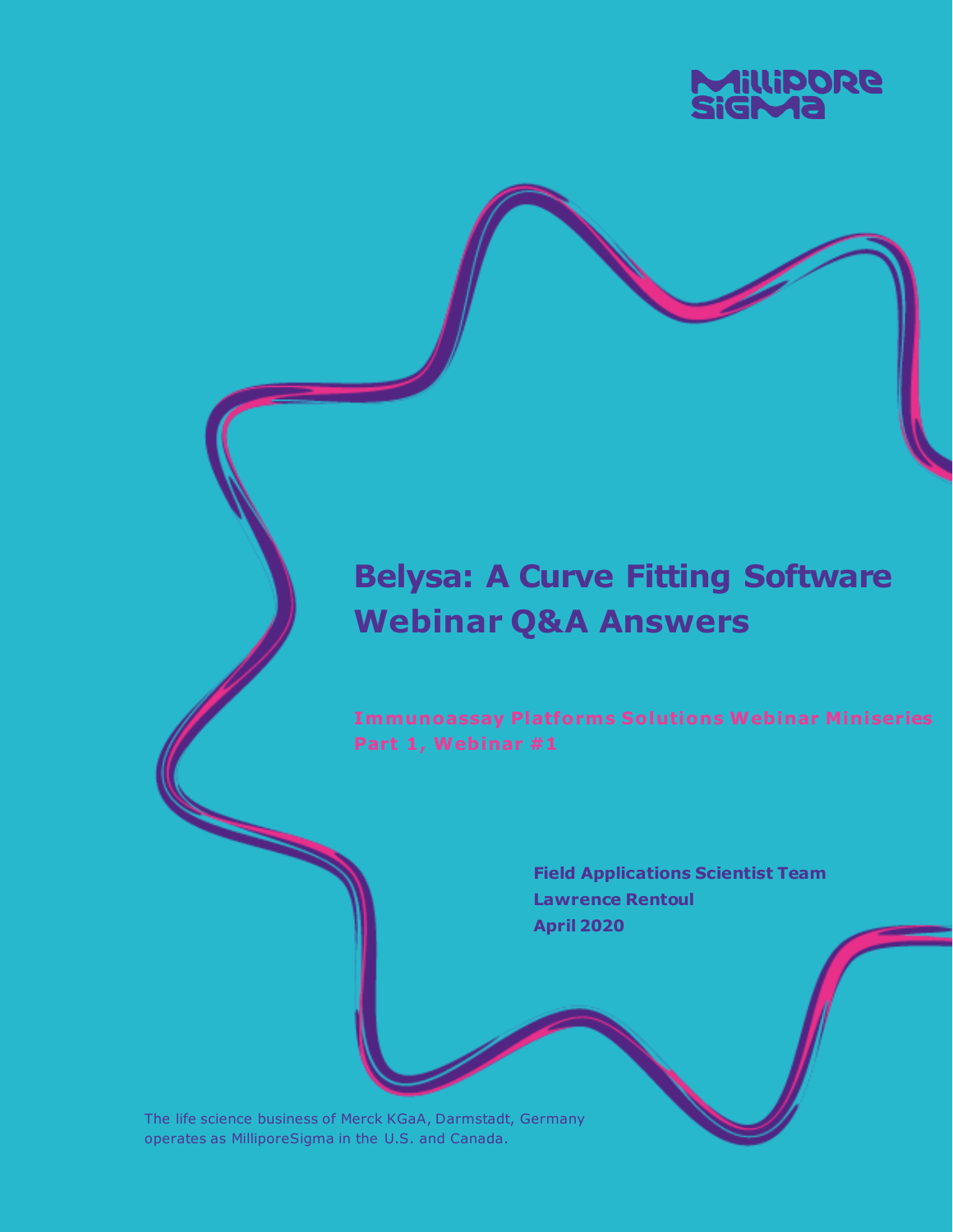

# Brief Description

This document provides answers to a Question and Answer series from a webinar, Belysa $\text{TM}$ : A Curve Fitting Software, held on April 2, 2020.

### **Is this software GLP compliant?**

No. At present, there is not a 21 CFR, Part 11 compliance module built in. This is possible in a later module, but not the RUO version.

#### **Will we get a copy of this presentation?**

We will make this available online at a future date. Once it is available, we will reach out to all attendees and registrants.

# **Can the BelysaTM software handle Bioplex Manager files?**

Yes.

#### **Can I copy and paste dilution information for each sample?**

Yes, but it is better to just reassign the unknowns in the plate map and enter the dilution factor there. If a single well needs changed, it can be done in its free text field.

# **Can the BelysaTM software handle 384 well plates?**

Yes.

# **How does BelysaTM handle ELISA data when data formats are different for every vendor?**

The data is always very simple and a generic file input identifies the plate format (e.g., 96 well) and then aligns the O.D. reading with A1, A2, etc. You can then annotate the values in the Belysa<sup>™</sup> plate map.



The life science business of Merck KGaA, Darmstadt, Germany operates as MilliporeSigma in the U.S. and Canada. 2 of 8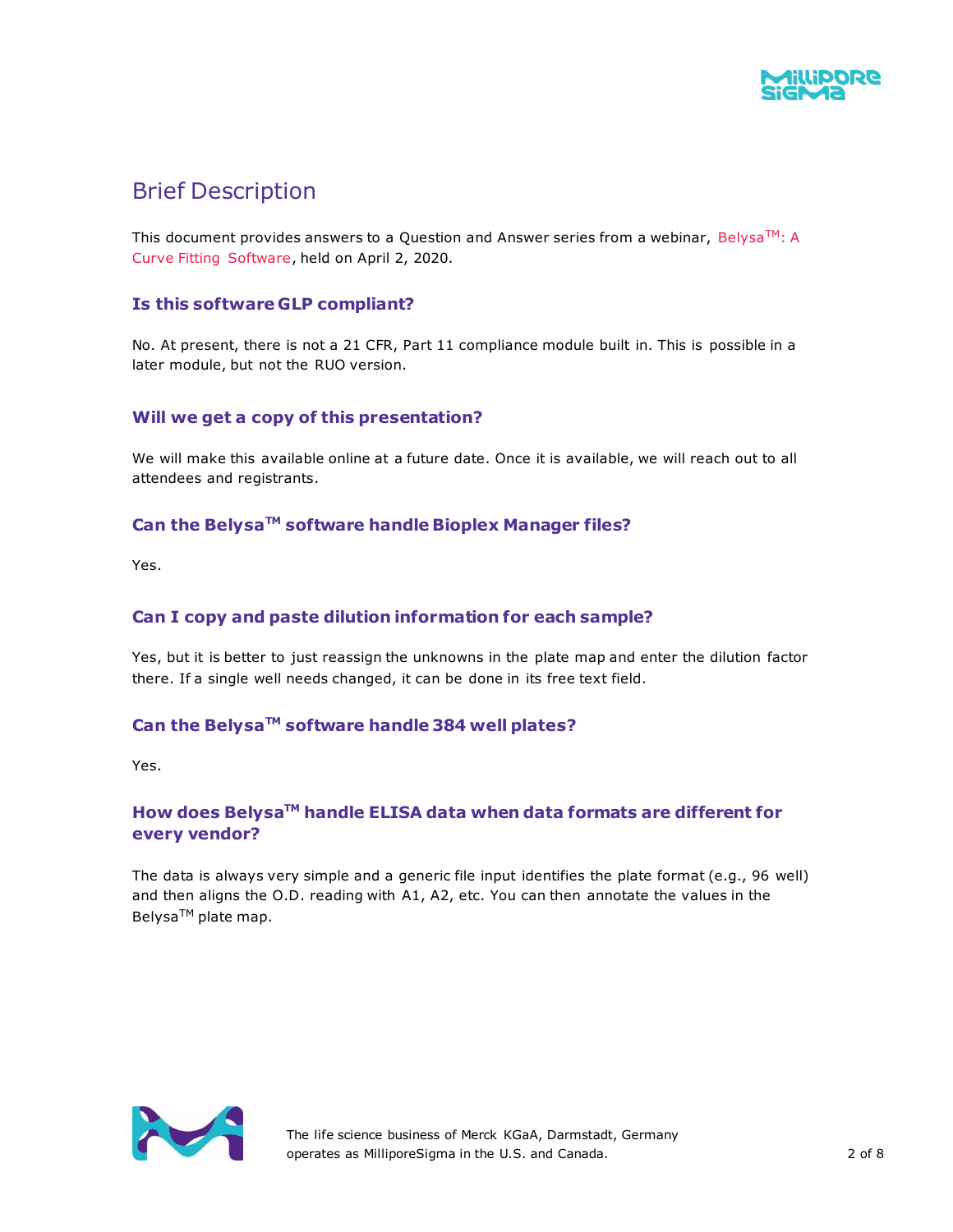

#### **Can you flag low bead count as <35 in the MFI view?**

In the raw data table, you can flip between count and MFI. Then, you can rule put the countbased results. It is not the same page, but right next door!

In general, flag rules can be added, removed, or edited via Tools->Settings->Auto-Flag

# **If my LLOQ/ULOQ values are defined differently from what the multiplex assay recommends, can I adjust these values in the software?**

Those values are specific to the assay that you have run in your laboratory at that time. Anything from a vendor is only indicative of achievable LLOQ/ULOQ, e.g., the LLOQ requires <20% CV, +/- 20% recovery bias, and that the points above is also confirm to these criteria. This can be affected by your matrix being studied and the tightness of the replicates in the assay.

# **Can BelysaTM use the QCs to batch correct across multiple plates assayed over time?**

No. The parallelism and relative potency functions allow you to confirm similarity of calibrator performance and the line equations are reported in an output file; however, there is no calculation function to "normalize" results.

#### **What exactly is a Robust 4PL versus 4PL?**

The curve equation is the same, but the numerical procedure to fit the 4 (or 5) parameters has similar robustness to potential outliers in the standard data.

#### **Does this software work on both PCs and Macs?**

PC – yes it is Windows compatible, including the latest Windows version (Windows 10). It is not Mac compatible using MacOS. We have had groups use a Windows emulator on Mac computers and it worked fine. In the future, we would like to be compatible in both operating systems.

### **Can I define control samples that are being re-run for longitudinal studies and use those to control assay performance?**

You can set them up as their own defined group and label them as such, Then, check the reported results against other assays.



The life science business of Merck KGaA, Darmstadt, Germany operates as MilliporeSigma in the U.S. and Canada. 3 of 8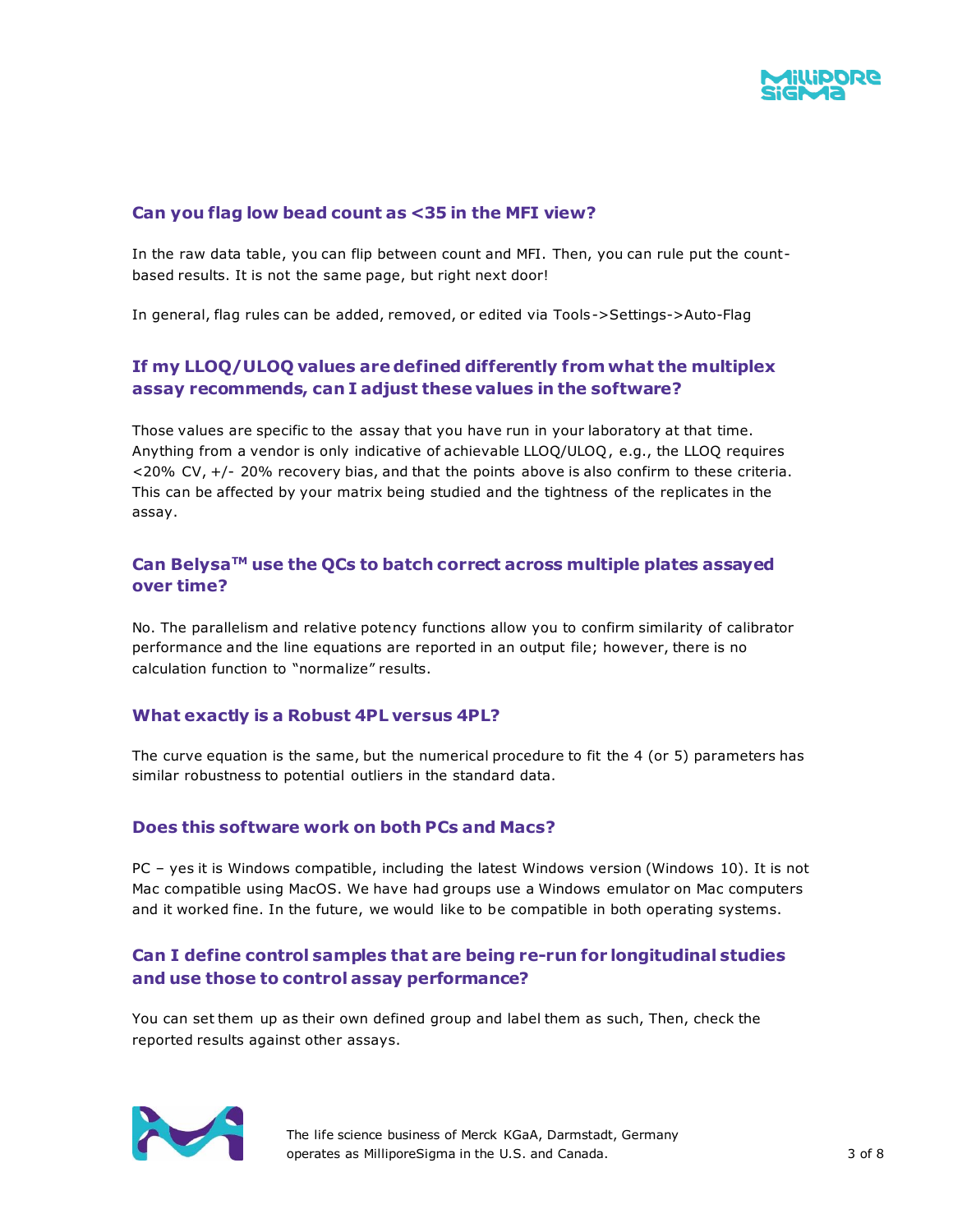

# **Do you think in the future the "results" units will become a dropdown menu? And when changing things like expected standard concentrations or dilution factors could there be an option to change it for all analytes at once?**

You can change units in the software, but not as a dropdown menu at the moment; but yes, it can be arranged. Currently, there exists the ability to change standard concentrations all at once.

# **Is there a way to lower the LLOD? Because in our lab when we used BelysaTM (new users) and it seems that LLOD is drawn based on data point is high even if the standard curve looks good.**

We are not aware of the LOD going that high. The LLOQ can go up the curve and that is driven by >20% CV and/or recovery bias greater/less than +/- 20%. If that is corrected, then the LLOQ will drop further down the curve.

# **Can I turn off the display of the LLOQ vertical line?**

Not at this time.

# **Can BelysaTM compare 4PL or 5PL automatically and provide the best fit?**

Yes, that is the purpose of the optimization function. You do have the option to select a preferred fit.

### **It seems like BelysaTM favors the Robust 4PL or 5PL, why?**

We have seen mostly 5PL, but that is due to more instances of viewing MILLIPLEX® assay data.

# **A single dongle allows only one user to work on BelysaTM. Can you provide two dongles for high flow laboratories, or is this an additional cost?**

Currently, this requires the purchase of two copies of Belysa<sup>TM</sup>.

# **Can BelysaTM handle MSD and Simoa data output?**

Not currently, but we are exploring that as an option. Our goal is to make Belysa  $TM$  platform agnostic.



The life science business of Merck KGaA, Darmstadt, Germany operates as MilliporeSigma in the U.S. and Canada. 4 of 8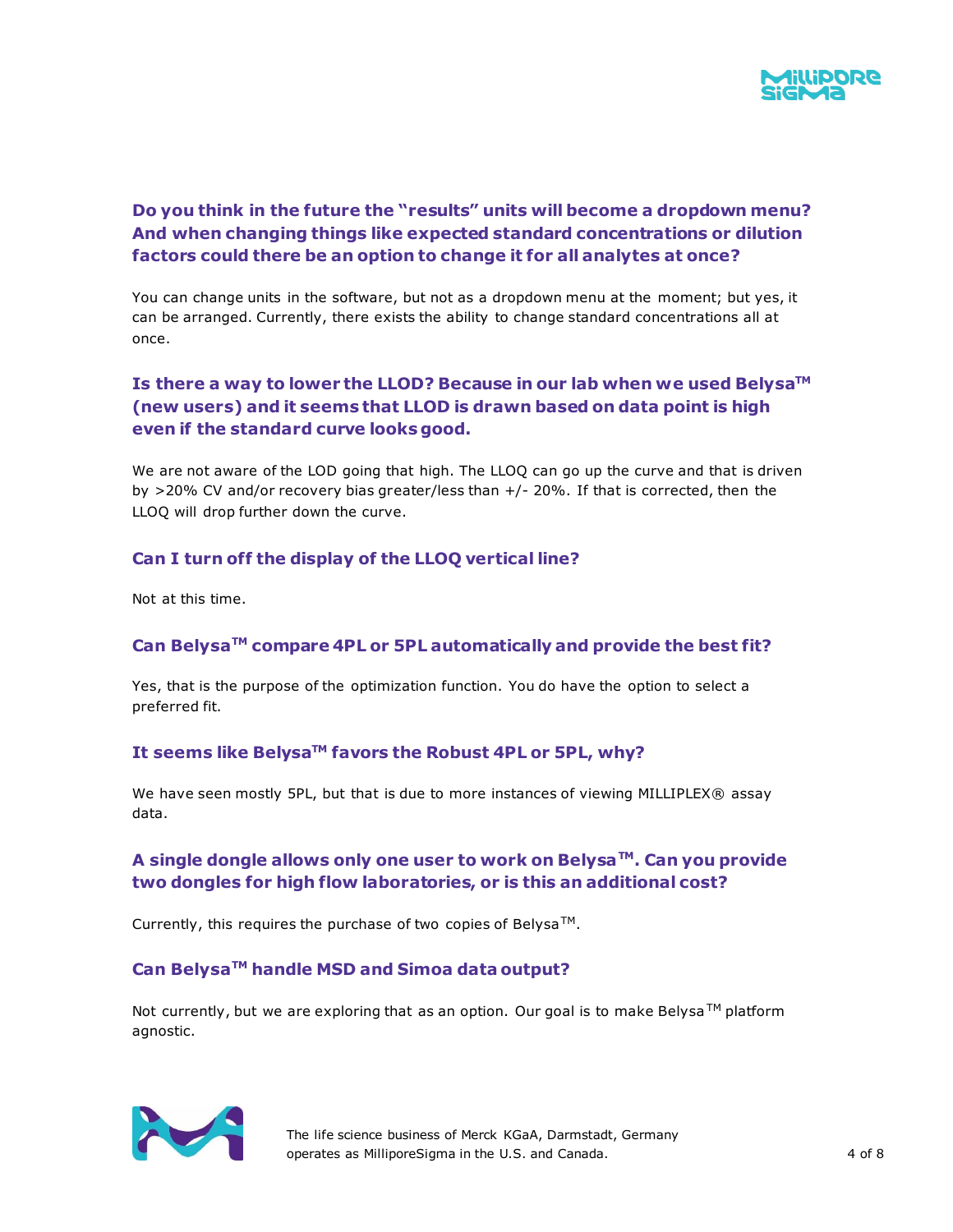

# **Can standards, generated curves, and QCs be transferred across plates for batch runs?**

Yes, you have to create a new experiment in Belysa and import the external curve. Then, it can be compared with all the batches run without Standards or QCs.

#### **Does BelysaTM automatically import dilution factors?**

Yes, if the dilutions were entered in the xPONENT, they will automatically be "captured" in Belysa.

### **Can I see all results in the 96 well plate form?**

Yes, results can be exported in 96 well format.

**Can BelysaTM manage data normalization? Normally when we run qPCR based assays, we have to normalized the target data to the internal control so there are two curve fitting steps (target and control), followed by data normalization, then curve fitting.**

No. Belysa<sup>TM</sup> confirms method consistency rather than data normalization.

### **Are you planning to include "virtual" dongles at some point? In my experience, dongles get inevitably lost.**

Not for this version, but we are aware of the limitations and it was a matter of discussion internally. This was the easiest way of keeping the product flexible. There are many barriers with all security option., i.e., physical, virtual, cloud, etc. We plan to explore virtual dongles in the future.

# **Is data hygiene the same as data integrity? Does BelysaTM have an audit trail feature?**

Data integrity sounds like the same thing! At the moment, Belysa<sup>TM</sup> records the changes that you make and puts them in the output files. However, this is not secure. Calling it an audit trail would not be correct.



The life science business of Merck KGaA, Darmstadt, Germany operates as MilliporeSigma in the U.S. and Canada. 5 of 8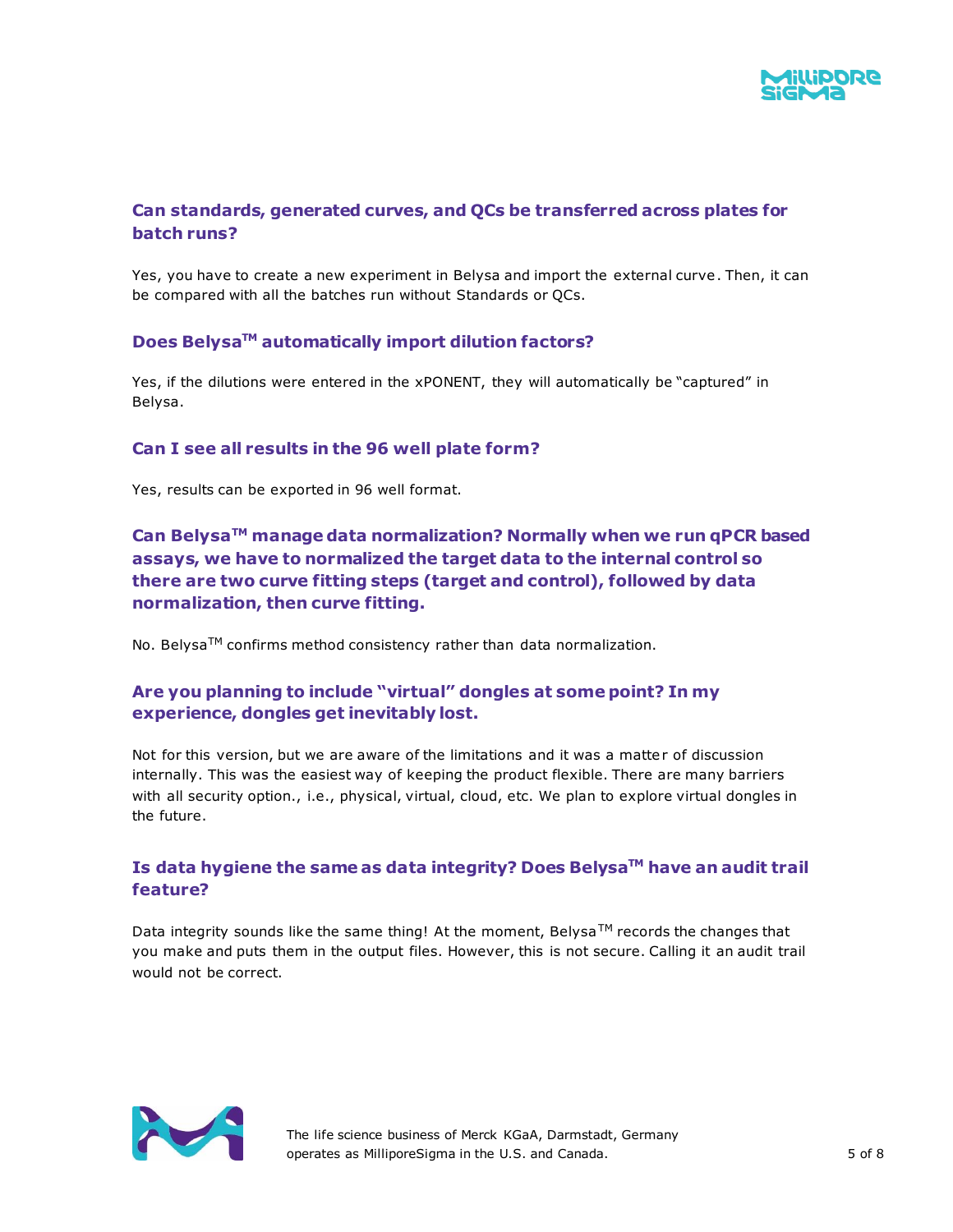

#### **Does parallelism work with optimized curves?**

Yes.

#### **Can you explain what PL is?**

First, there is a number before that (4 or 5, typically). Then, it stands for Five Parameter Logistical curve fit.

### **As one of the key developers, what feature of BelysaTM are you most proud of?**

The curve comparisons. It is a very powerful tool. Getting confirmation that your method is consistent and being able to prove it is extremely useful.

#### **Is it possible to purchase additional user dongles?**

Yes, but one must purchase the entire Belysa package.

#### **How is LOD calculated by BelysaTM? 2D/3D or 20%?**

 $L_0D = \frac{3 x \sigma (blank sample)}{QL}$ , where Slopen is the slope of the least squares regression line that best  $Slope_{II}$ fits the first three standard groups with increasing concentrations starting from the blanks.

#### **Can you organize the data if I just want to see the flagged data?**

You can't organize your file to see just flagged data, however, there is "Excluded Wells tab" that displays all the wells and analytes that have been excluded from results calculation for any reason.

#### **Can you export the data so that the individual analyte results are in order of your unknowns?**

You can export the data into Excel and sort by your unknowns. You can also assign unknown samples into different unknown groups, so that exported data will be sorted by sample group

#### **Can you assign dilution factor on different data groups on the same assay?**

Yes, a dilution factor may be entered as you mark different groups of unknowns or with a free text field for that specific well.



The life science business of Merck KGaA, Darmstadt, Germany operates as MilliporeSigma in the U.S. and Canada. 6 of 8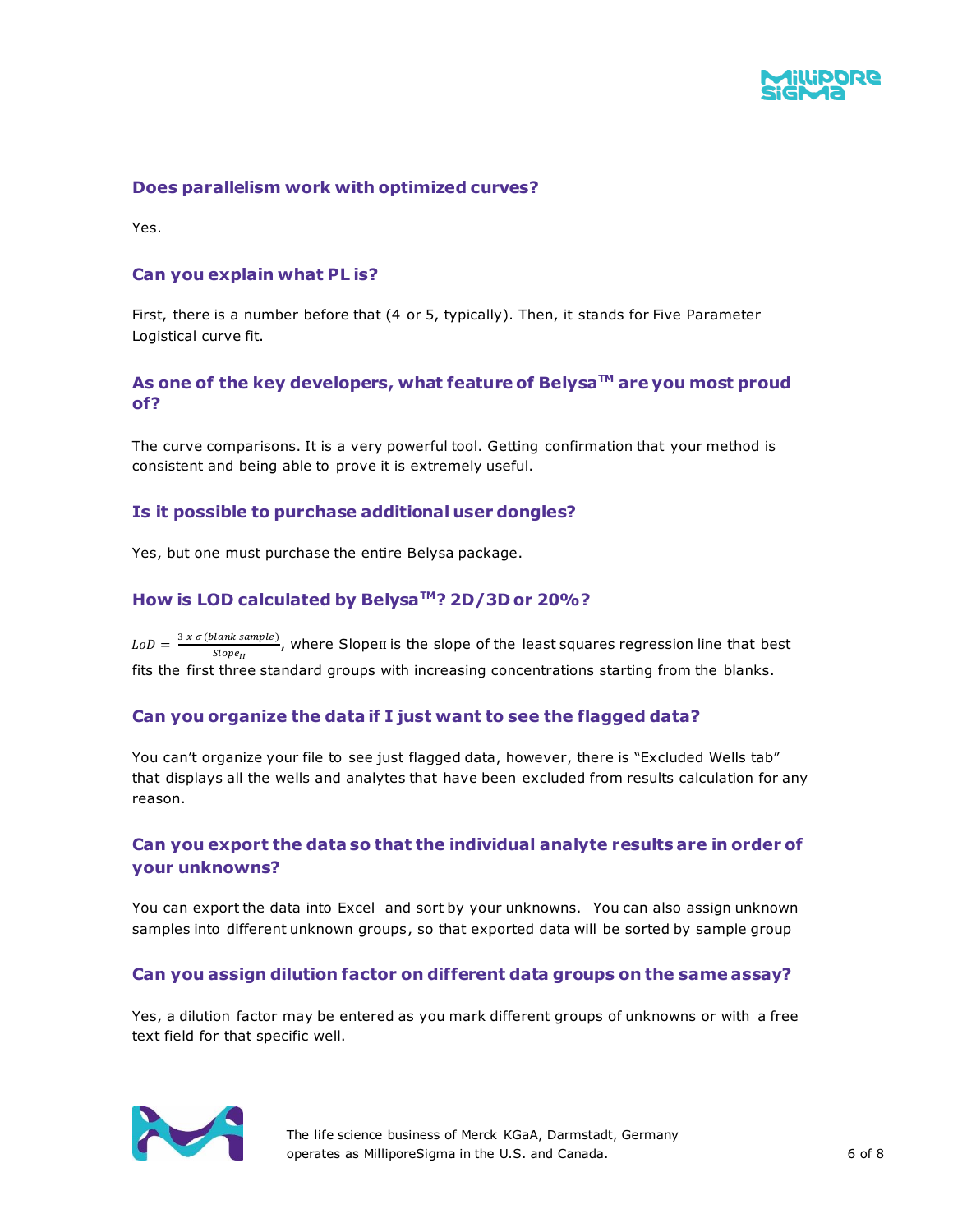

# **Can you post the link for future patches.**

Yes. Follow the link below to register, then you will be notified. It will actually be a complete software. You will uninstall the old and replace it with the new. Your data remains unaffected and software upgrades will not affect operation of the the USB dongle.

[https://www.sigmaaldrich.com/life-science/immunoassay-platform-solutions/curve-fitting](https://www.sigmaaldrich.com/life-science/immunoassay-platform-solutions/curve-fitting-software-download/register.html)[software-download/register.html](https://www.sigmaaldrich.com/life-science/immunoassay-platform-solutions/curve-fitting-software-download/register.html)

#### **How do you turn on the LLOQ line?**

It is always present.

### **Is there a trial you can offer?**

No, unfortunately we do not have a website set up to monitor that and we do not want to offer a stripped-down version. Our Field Applications Scientist (FAS) Team can work with you to analyze data during a demo period. These have been successful with a var iety of customers. Please reach out to any contact at MilliporeSigma and they can connect you with your FAS.

# **How do you see BelysaTM developing over the next year or two?**

We will increase the flexibility, e.g., change %CV or recovery informing LLOQ and even make it biomarker specific. There will also be further confirmatory tools and the start of data analysis (statistical) capabilities.

# **Are you able to removed standard points manually, depending on the analyte of interest?**

Yes.

#### **What generation is the current BelysaTM software?**

We are at V1.0. We expect to release V1.1 in the coming weeks. All software updates are free!

# **You mentioned about the calibration kit when we want to compare different batches of the kit. Is it now market available?**



The life science business of Merck KGaA, Darmstadt, Germany operates as MilliporeSigma in the U.S. and Canada.  $\qquad \qquad$  7 of 8